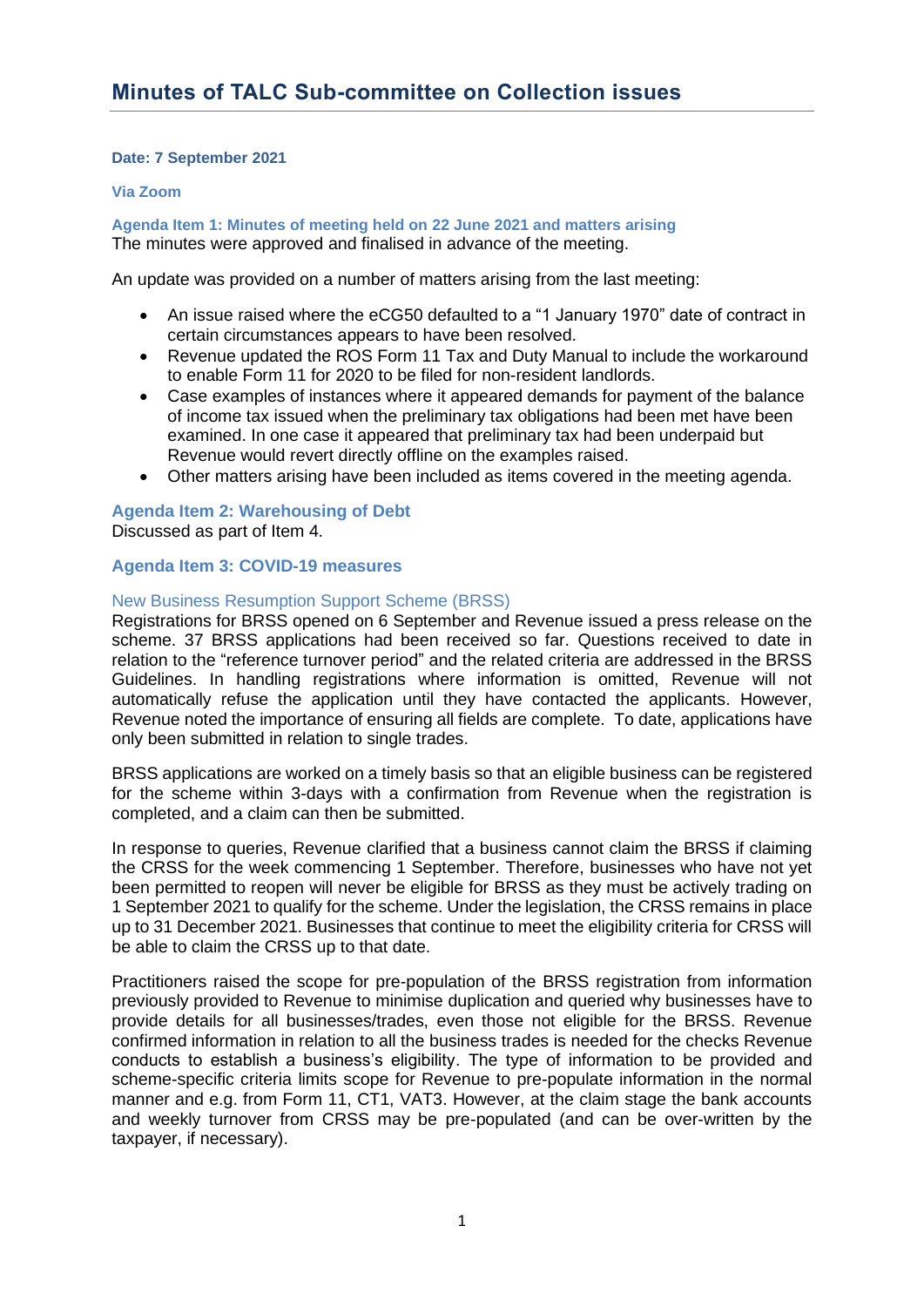## Covid Restrictions Support Scheme (CRSS)

The number of taxpayers registered for the CRSS has reduced to 3,400 currently, and further declines are expected. CRSS claimants should be conscious of the timeline to submit a "restart week" claim as a strict 8 week timeframe applies. Therefore, business that were eligible to reopen from 26 July 2021 will need to make a claim for the CRSS restart week payment by Monday, 20 September 2021.

### Employment Wage Subsidy Scheme (EWSS)

Approximately 8,000 employers who are active claimants of the EWSS have not yet filed the required EWSS Eligibility Review Forms (ERFs) for June and July. Payments of EWSS to these employers have now been paused. Revenue contacted these employers to inform them that payments would be paused, if their ERFs remained outstanding. The payments will be reinstated when the required ERFs are provided to Revenue and Revenue will process these cases quickly once the required forms have been provided.

Revenue will also be reassessing the tax clearance status of cases next week. Businesses availing of the EWSS and the CRSS that have returns outstanding have been contacted and advised that their eligibility for the schemes will be impacted if the outstanding returns are not submitted promptly by circa 14 September. Tax clearance is a critical condition to participation in the support schemes.

### Further Wage Support Deadlines

Practitioners requested that further deadlines in respect of the wage support schemes are not introduced over the coming months, given it is peak tax filing season.

## **Agenda Item 4: Debt Management Services (DMS) update**

#### Revenue update

Debt Management has resumed and is ongoing with Revenue's approach designed to best address the risk and a business's ability to pay and the approach will be reviewed as the public health restrictions are completely lifted. Revenue is profiling debt cases and pre-Covid debt and where it is identified that an amount of debt is suitable for collection, Revenue will then apply its standard debt collection process. However, Revenue has increased the number of customer contacts before a case is referred to enforcement. Where a customer has not responded to the initial demand, Revenue will make a second customer contact. There has been no change to the "7-day final demand" notice, however, the case is reviewed, and a second contact is made with the customer before this final demand issues. Revenue is cognisant of the financial impact of the pandemic on many businesses as full trading resumes.

### Application of interest where PT underpaid due to section 997A

Practitioners requested clarity on the preliminary tax position for 2021 and application of interest, in circumstances where a proprietary director does not qualify for income tax debt warehousing but the PAYE has been warehoused by their employer. In particular, whether Revenue could accept the payment of preliminary tax as sufficient where the preliminary tax obligation would have been met, if section 997A did not apply. In addition, practitioners reiterated the need for clarity for taxpayers and agents who are filing Form 11 returns for directors impacted by section 997A who do not qualify for income tax warehousing. A clear process or procedure for dealing with such returns is needed.

Revenue considered few queries had been received directly to Revenue on this issue and the number of cases it impacts is unclear. However, practitioners noted the repeated requests the professional bodies are receiving seeking clarity on this topic and the urgency of the matter. Issues arising include whether the director must enter into a PPA and when this could start, the filing deadline where tax cannot be paid in full, the application of a late surcharge if the "paper" deadline of 31 October applies and the quantum of the surcharge (i.e. on income pre credit for PAYE deducted). Practitioners urged an early response on the process that should be followed and noted that the issue was tabled at Main TALC later that day.

Revenue agreed to examine the issues and provide a response to practitioners.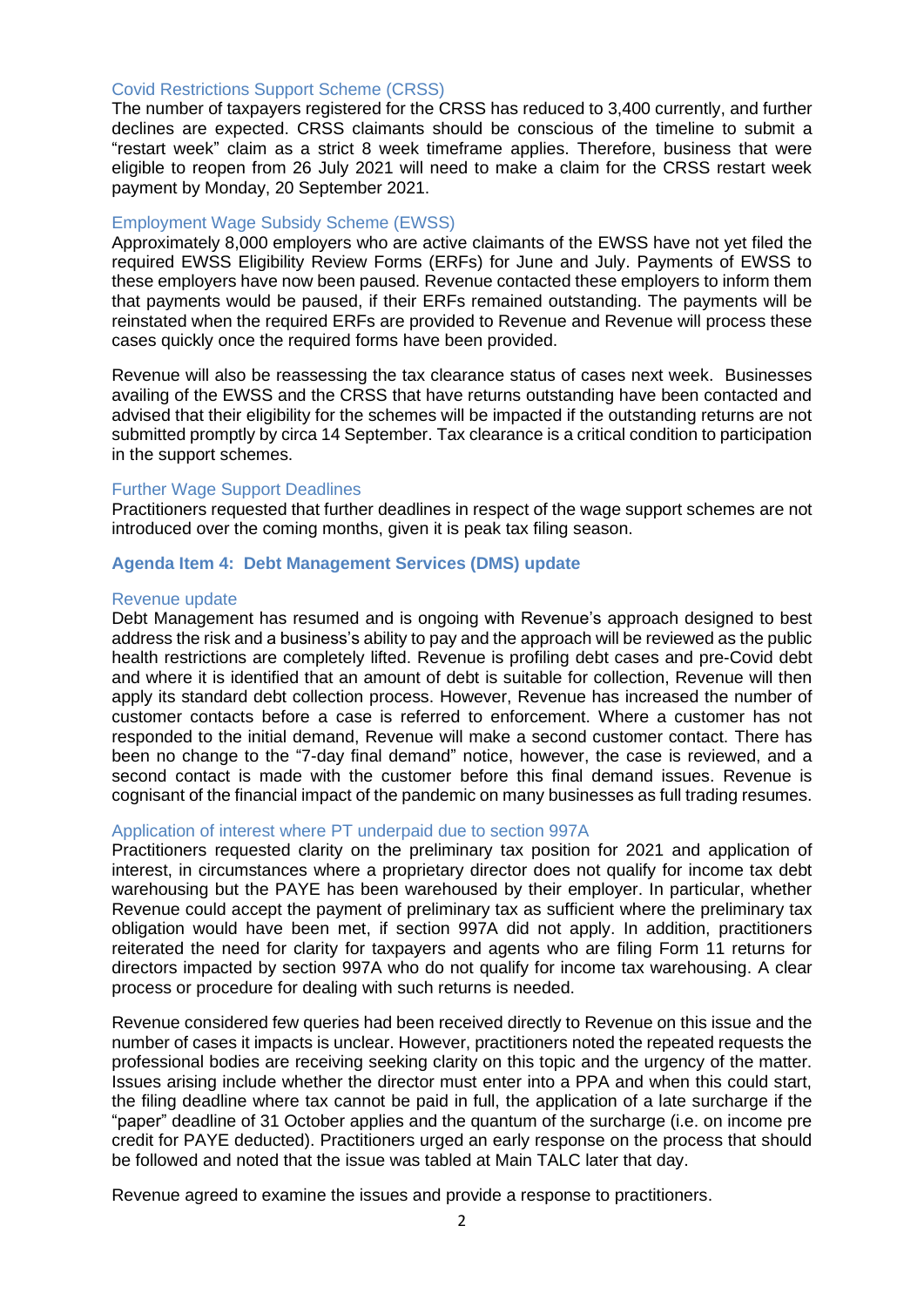### Phased Payment Arrangement (PPA) – any new developments

Revenue confirmed there are no changes to the current PPA terms and conditions for example the duration, payment breaks etc and there are no plans to change the arrangements. Currently, separate PPAs must be entered into for warehoused and nonwarehoused debt. However, Revenue will be working on a facility to allow businesses merge their warehoused and non-warehoused debt into one overall PPA in Q1 2022.

# **ACTION POINT**

Revenue to provide a response to practitioners on the proposed approach to cases where a company's PAYE is warehoused but the proprietary director does not qualify for income tax warehousing.

### **Agenda Item 5: ROS Issues**

### Update on eCG50 planned improvements

Revenue confirmed that the update to remove the details of an asset's original purchase cost from the clearance certificate went live last weekend.

## Update on non-resident landlord's guidance stating money should be paid to the Collection Agents bank account

The committee discussed the merits of modernising tax administration for non-resident landlords to avoid duplication or confusion in the filing of tax returns and reflect the current environment. Revenue advised that legislative change would be necessary to introduce changes to the administration of tax compliance for this cohort of taxpayers. Revenue is not aware of any current legislative proposals to address the issue, but it had been raised with the Department of Finance in submissions by one of the professional bodies. While amendments to the regime as discussed are purely administrative in nature, any such requests would need to be addressed to the Department.

As regard the issue raised about Revenue's Manual indicating that the rent money should be paid to the Collections Agent's bank account (as opposed to the non-resident landlord), Revenue noted that the guidance is consistent with the legislation. If the tenant is not withholding/remitting tax at 20% a Collection Agent should be appointed and they are assessable to tax on the rental income.

### Update on claiming R&D Tax Credit for Small and Micro companies

A field for the small and micro Research and Development (R&D) Tax Credit special rate of 30% was included in the corporation tax return Form CT1 for accounting years ending in 2021. However, the State Aid approval required to implement the measure is still awaited. Revenue confirmed that corporation tax returns which included a claim for the 30% rate will not be penalised, the current 25% R&D tax credit will apply.

#### Update on EII reflection of increase in relief on ROS Form 11

Revenue confirmed that the ROS Form 11 2020 has been amended to reflect the increased threshold for Employment Investment Incentive (EII) relief (of €250,000). The related Tax and Duty Manual is being updated and an eBrief is expected to issue also.

## Scope to capture at source bonuses/fees paid to proprietary directors in one year but taxed in the previous year under the earnings basis

Practitioners noted the requirement to split out bonus/fees and related tax for proprietary directors where the payment is received and liable to PAYE in one year but assessed to tax in the prior year due to the application of the earnings basis and whether in the longer term there could be scope to ring-fence and pre-populate the figure from payroll into the Form 11 for the appropriate year. The primary concern being reducing manual entry of figures and the related likelihood risk of errors when entering the data.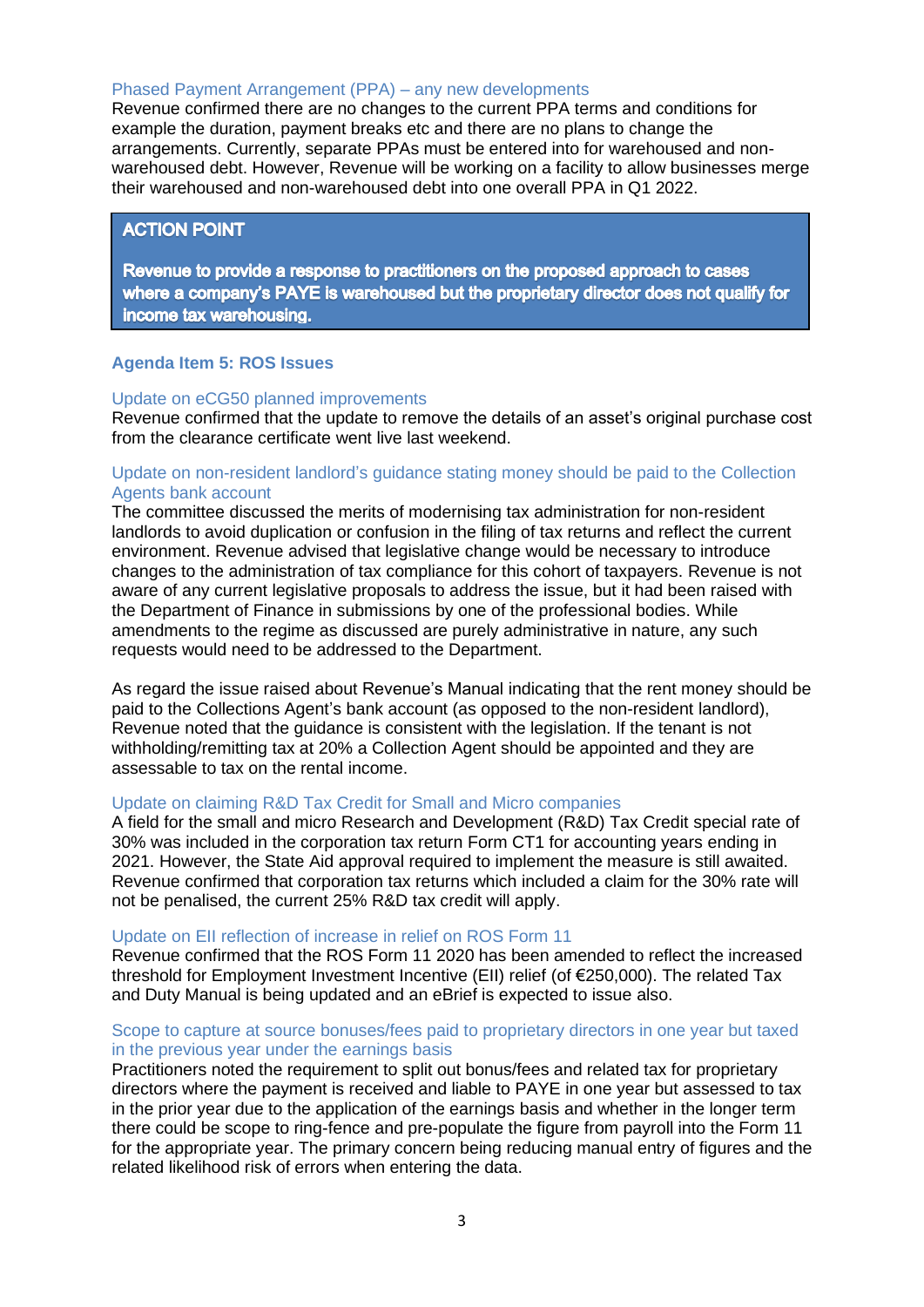Revenue considered that the scale of change to payroll software to capture such payments at source would be significant. Revenue has added additional fields on the ROS Form 11 to capture the relevant payment and tax for the appropriate year. While this requires manual entry, businesses should have this information. It mirrors what was required pre-Pmod when the P35 was adjusted to reflect payments earned in the prior year and the relevant tax deducted. Revenue had been examining pre-populating information entered on the 2019 return on the Form 11 but work on the COVID support scheme superseded such developments. Revenue intends to pre-populate information from the 2020 returns.

## Guidance on entering details of TWSS received in the extracts from account

In response to a query as to whether the amount of TWSS received by an employer would need to be included in the Extracts from Accounts Revenue clarified that as the TWSS was a payment to employees (made via their employer) it would not need to be included in the Extracts from Account. Revenue Legislation Services (RLS) had provided a clarification which could be provided to the committee.

# **ACTION POINT**

# Revenue to circulate response from RLS on inclusion of TWSS in Extract from Accounts.

# **Agenda Item 6: PAYE**

# Introduction of Statutory Sick Pay from 2022 and interaction with payroll reporting

A statutory sick pay scheme is being rolled out on a phased basis from 2022. Practitioners welcomed feedback on the plans for stakeholder engagement and timelines as there will be changes required to payroll software, reporting, ROS etc and there are concerns whether payroll can be updated and businesses/agents fully informed on the operation of the scheme in advance of its implementation. Revenue confirmed it has been engaging with the Department of Enterprise, Trade and Employment (DETE) and another call is scheduled next week. DETE are drafting and will be responsible for the legislation and its implementation. Revenue agreed to provide an update to practitioners on any developments from their meeting with DETE and note the issues raised. However, direct engagement with DETE would be the appropriate channel to raise any issues and concerns.

It was agreed that early stakeholder involvement would be crucial given the timeline for implementation is 2022.

# Update on request for concession relating to 53 weeks tax credits

Revenue noted that it had received some requests to allow a week 53 tax credit by concession where an error was made in the operation of the payroll. However, Revenue has not granted a concession in any of these cases. Revenue considers that a concession is not possible given the terms of the legislation.

# COVID-PUP practical issues/advice regarding Week 1 basis

Revenue is reviewing cases where a single taxpayer ceased their COVID-19 Pandemic Unemployment Payment (COVID-PUP) claim and were on a lower rate of the COVID-PUP, as they would have unused credits. Revenue is considering moving these taxpayers to the cumulative basis of taxation for the remainder of 2021. Similarly, Revenue is examining applying the cumulative basis to cases of married jointly assessed couples with a single earner in receipt of COVID-PUP who has ceased their claim.

In any other case, Revenue will examine individual requests to reinstate cumulative basis on a case-by case basis where it would be beneficial to the taxpayer. Revenue may not have full information in the absence of contact from the taxpayer and Revenue is adopting a conservative approach to avoid the taxpayer having an outstanding liability at year end.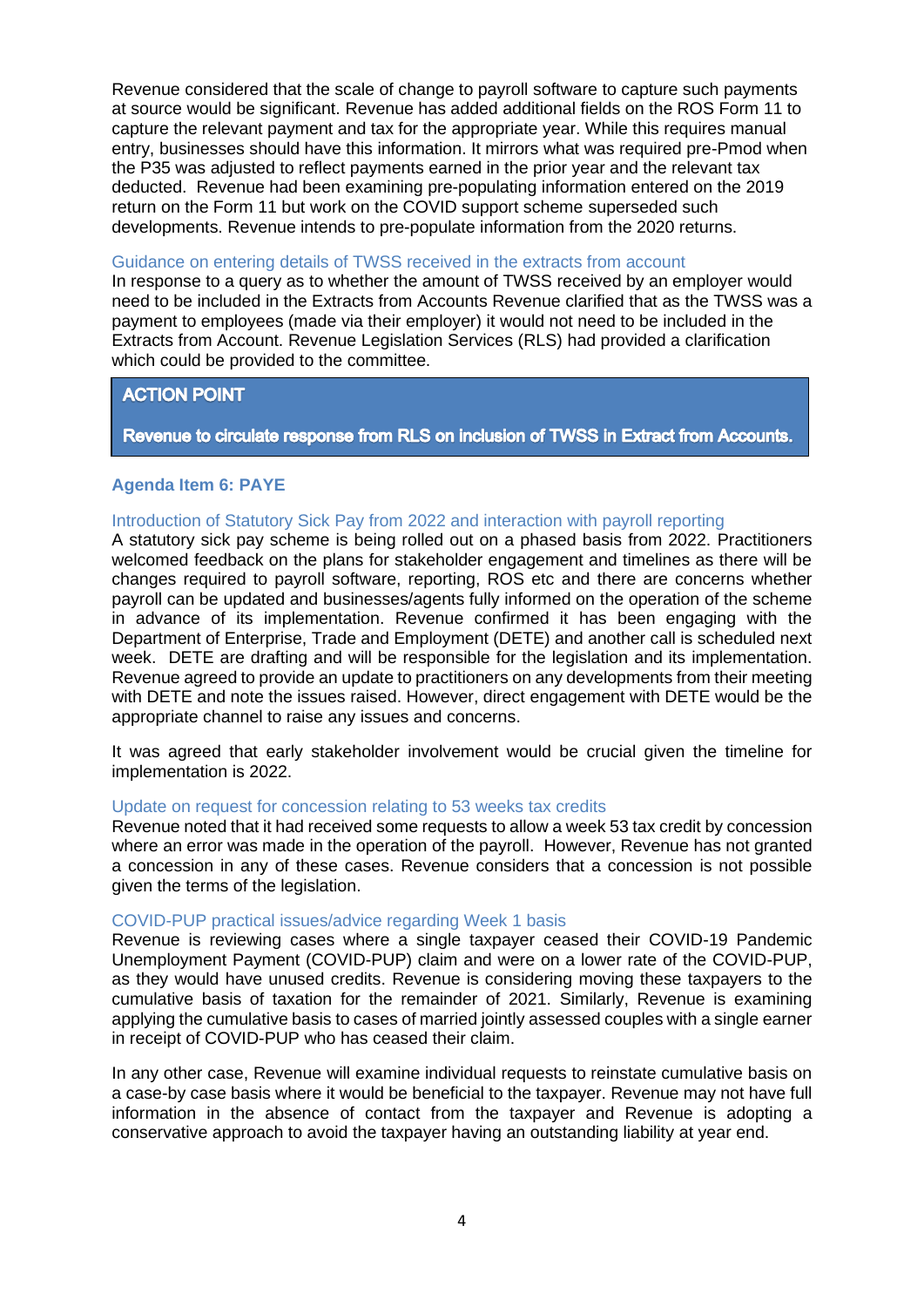Revenue will only consider putting the taxpayer on the cumulative basis where the COVID-PUP is ceased. Currently, claims must be ceased by mid-September at the latest before Revenue will review the basis of assessment. However, Revenue will be examining this cutoff point and Revenue hopes to have finalised its script by the first week of October to facilitate moving some taxpayers to the cumulative basis.

Revenue agreed that details of this development could be communicated with the members of the professional bodies, subject to clarifying the wording with Revenue.

Practitioners queried whether a public communication such as a website update or eBrief would issue to reflect the change, in particular, given the importance of identifying and applying the most recent Revenue Payroll Notifications (RPNs) that reflected the changes planned. Practitioners considered it helpful if Revenue inform the professional bodies prior to the release of a large number of revised RPN to enable agents/employers to ensure they draw down RPNs on the appropriate day, to apply the new cumulative basis to affected employees. Revenue agreed to consider this request.

# SCSB based on normal salary or salary paid under TWSS

Practitioners had requested confirmation as to whether the Standard Capital Superannuation Benefit (SCSB) calculation could be based on their normal salary (per the employment contract) or must be based on the actual salary paid while the employer claimed the Temporary Wage Subsidy Scheme (TWSS). Revenue's position is that under the legislation tax relief is calculated on "normal" salaries and the position has to be consistent and equitable across taxpayers. Revenue will forward the clarification provided by RLS to practitioners.

# Payroll Reporting for end of year

Revenue has been engaging with payroll software providers who are examining the development of functionality to provide meaningful data. Revenue queried whether some of the functionality sought by practitioners was available already within software packages and in some cases, advisers may find it useful to liaise with their software suppliers. Practitioners noted that the feedback received suggested the functionality sought was not available within the software packages.

# **ACTION POINTS**

Revenue to provide an update to practitioners from the meeting with the Department of Enterprise. Trade and Employment on the development of the sick pay scheme.

Revenue to circulate technical response from RLS on SCSB query.

# **Agenda Item 7: Reporting on subgroups – My Enquiries/iXBRL**

## iXBRL

No update at this time.

## **MyEnquiries**

The MyEnquiries subgroup met on 1 September. Practitioners and Revenue discussed the functionality within the service to address its perceived limitations when compared to standard email i.e. it cannot facilitate forwarding of enquiries. Revenue noted the group email functionality to facilitate teams within practices and the facility to export to pdf and email via standard email as a simple way to forward messages.

Communication of interventions initiated electronically would be appropriate for discussion at TALC Audit i.e. with the compliance policy team. Revenue noted the issue raised about the volume of material sent to the ROS inbox with a view to reducing the number of emails received and is examining the issue.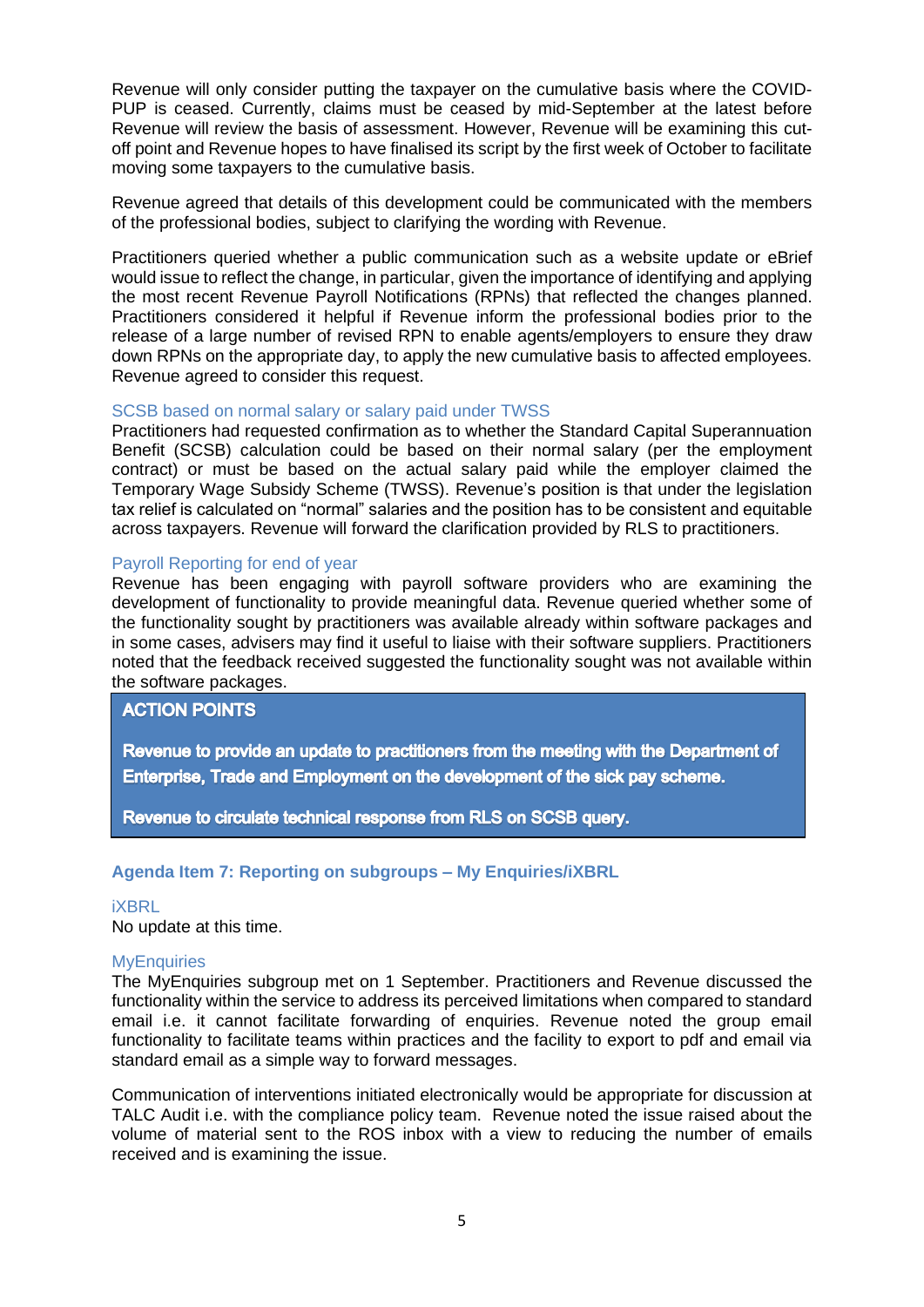## **Agenda Item 8: ePSWT**

Practitioners reiterated the difficulties raised previously on the allocation of PSWT withheld in the medical sector where the treating doctor is employed by a practice or is one partner in a partnership that is assessable on the GMS income. Issues include practice visibility on tax withheld in relation to practice income as the credit is visible on MyAccount to the treating doctor only and inability to claim the PSWT credit against practice income according to the partnership arrangement. Practitioners queried whether Revenue had an update on the matter. CCAB-I referred to the technical submission it made to Revenue on 7 September which considered that the legislation would permit PSWT withheld on a payment to an employed doctor to be allocated against the related GMS income of the practice. Revenue acknowledged receipt of the submission.

Revenue considered that these issues and their extent had not been surfaced in advance of the implementation of ePSWT. The GMS contract names the treating doctor(s) and therefore the ePSWT cert/credit issues in the name of the treating doctor and not the practice. Revenue is bound by the legislation which does not permit the credit to be allocated in the manner suggested, while some flexibility seems to have been applied in the paper-based system. Revenue is examining the scope of the issue, the risks it presents and must fully consider the matter before determining the appropriate approach. This could include a requirement for the employed doctor to complete a Form 11, even though this would be a significant change. As regards visibility of the credit withheld, doctors could pdf details of their credit from myAccount and provide it to the practice. However, the practice would not be entitled to claim this credit against their GMS income.

Practitioners noted a similar issue may arise for some legal firms with employed solicitors who provide legal aid where a payment is made in respect of an individual solicitor instead of the practice. Practitioners would provide feedback on the particular.

It was agreed to keep this item on the agenda.

## **ACTION POINT**

Law Society to provide Revenue with feedback on issues arising due to the payment of legal aid by the Courts services for Revenue's examination.

## Agenda Item 9: AOB

## Filing season

Practitioners requested an update on whether Revenue phone lines will be operating for full days over the deadline season, any anticipated capacity issues with ROS in the lead up to the deadline or planned enhancements to ROS to avert issues arising.

Revenue confirmed that currently the extended phone hours around the Pay and File deadline will apply only to the final 3 days in the lead up to the deadline. An eBrief on phoneline hours will issue shortly. Call volumes on the phonelines will be monitored to identify whether longer hours are required. Revenue encouraged early filing in advance of 17 November deadline due to the expected high volume of returns on the day of the deadline.

## Members Voluntary Liquidations

Practitioners queried whether delays were arising for tax clearance for Members Voluntary Liquidations, based on members' feedback. Revenue is not aware of issues around turnaround time and sought details of the cases in question. Practitioners noted the request for case specific feedback but the members were not in a position to share such details.